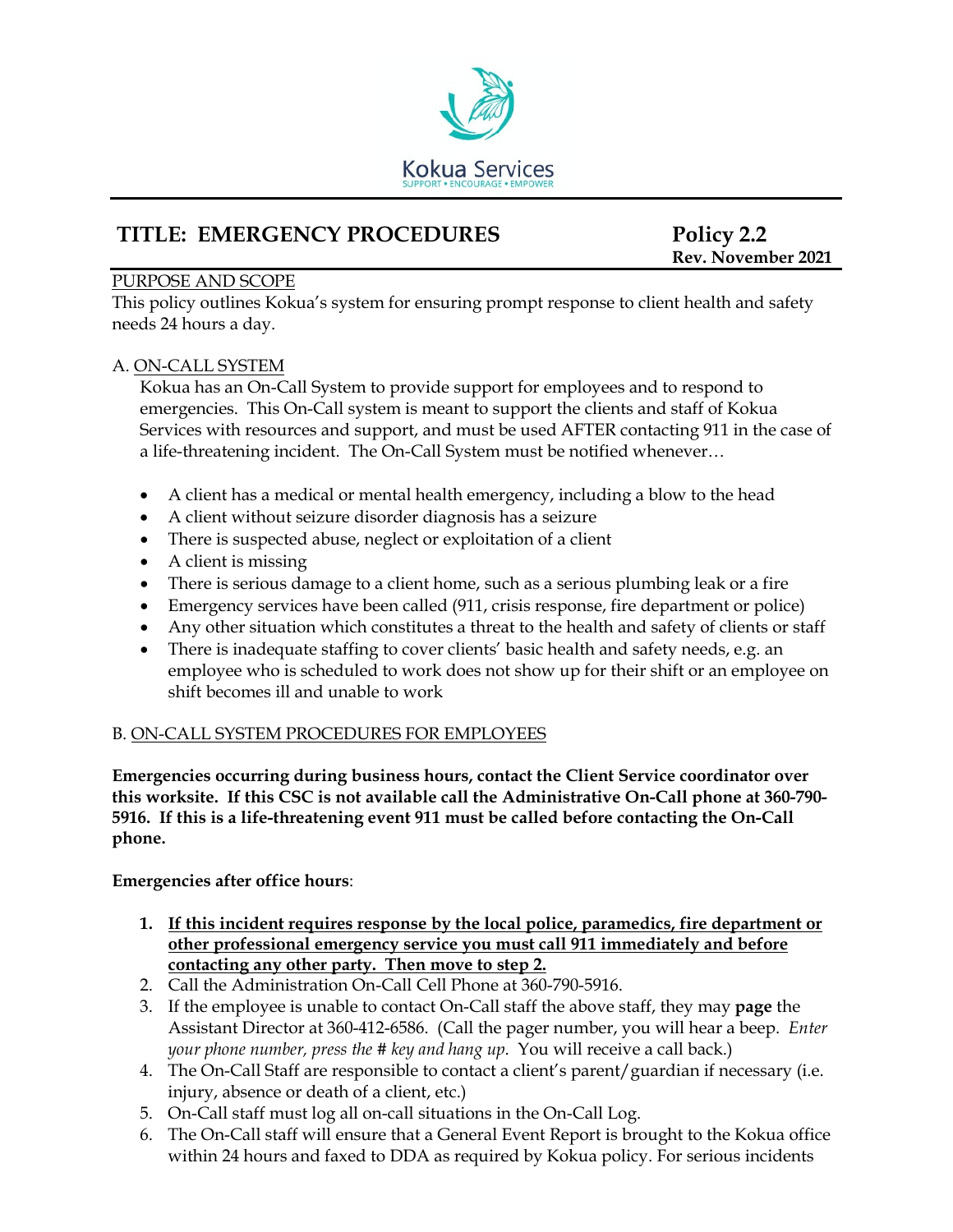that happen on weekends or holidays, the Administration On-Call staff will phone the incident in to the DDA case manager with a copy of the incident report to follow on the next business day.

• Quality Assurance Coordinator Phone. At 5pm on weekdays the Administrative On-Call phone duties (and all above stated requirements) are forwarded to the Quality Assurance Coordinator. At 1am the calls will be transferred back to the Administrative On-Call staff on duty. Transferring will be done via \*72 (then the phone number) and transferred back via \*73.

# C. ON-CALL SYSTEM FOR PEOPLE SUPPORTED BY KOKUA

There is a separate On-Call System for individuals in Kokua's Independent Living Program. Clients can use this system to seek advice or to summon assistance at any time. All clients in Independent Living should have a laminated card in their possession with the On-Call System phone number. Client phones should also be programmed to speed dial the on-call number. The phone number for the Independent Living On-Call phone is 790-5952.

## D. REIMBURSEMENT FOR ON-CALL

 Employees who have on-call responsibilities will be reimbursed at a daily rate for each day they are on-call. When an on-call staff person receives a call or a page, that employee should claim work hours for the time spent in response. On-call responders should claim a minimum time of 15 minutes (for additional calls, additional hours may be claimed if the additional calls are outside of the first one-hour window.)

#### E. REPORTING EMERGENCIES

A General Event Report Form must be filled out by on-duty staff for all emergencies, regardless of severity, before leaving the shift in which the incident occurred.

## F. MEDICAL EMERGENCY

 If minor first aid is required, use the First Aid Kit. Fill out a general event report and note in client's log before the end of the shift in which the incident occurred. If a client needs more help than you are able to render, **call 911 first then notify the Kokua Services On-Call staff once it is safe to do so**. Do not transport clients in personal vehicles for emergencies unless instructed to do so by emergency personnel.

In the event of a choking incident all Kokua staff are trained on administration of the **Heimlich Maneuver**, and must administer this maneuver if the client is found to be choking and their airway is blocked. Staff are required to **contact 911 immediately** after the Heimlich Maneuver is performed and follow up with the Administrative On-Call staff as soon as possible. Failure to report such an incident in a timely manner could result in disciplinary action up to and including termination.

Employees will initiate **CPR** if a client is found without a heartbeat. CPR will be continued until emergency medical personnel arrive to assume responsibility for the client. **Kokua staff must initiate CPR unless a client has a POLST (Physician's Order for Life Sustaining Treatment) form signed by the client's doctor that has instructions for withholding CPR. This POLST form will be handed immediately to emergency medical personnel when evaluating this client during an incident.**

Staff are required to **contact 911 immediately** after CPR is performed, during if there are more than one staff present, and follow up with the Administrative On-Call staff as soon as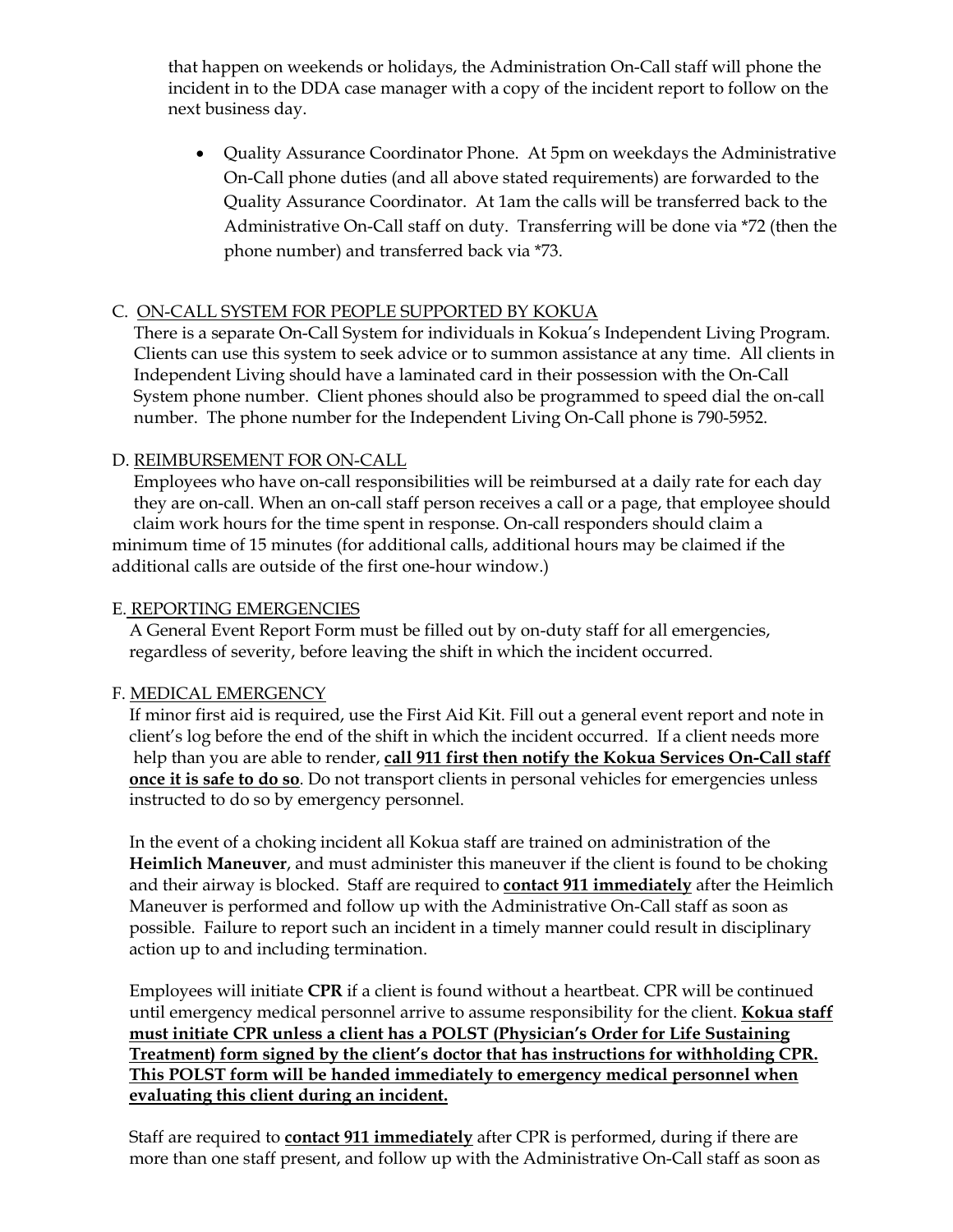possible. Failure to report such an incident in a timely manner could result in disciplinary action up to and including termination.

# G. CLIENT INVOLVEMENT WITH LAW ENFORCEMENT

If a client is involved in any type of alleged illegal activity, either as a suspect or as a witness, staff will notify the Kokua office or Kokua on-call system. Staff will cooperate with law enforcement personnel to the best of their ability

# H. MISSING PERSON

In the event a client receiving 24-hour services from Kokua is missing from their residence or other location, the On-Call System will be contacted immediately. (See Section B above.) The "On-Call" employee will investigate to clarify where a client is supposed to be, including appointments, friends, work, etc. The on-call staff person will notify law enforcement if it is clear that a client with 24-hour services is not at any of the standard locations.

# I. FIRE EMERGENCY

- 1. For a minor fire emergency, use the fire extinguisher.
- 2. In case of a major fire, remove the clients from the house immediately.
- 3. When the clients are safely away from the house, call 911.
- 4. The clients' safety is your only concern. Do not attempt to save property or re-enter the home.
- 5. If clients cannot be removed from the home, shut their door and place a wet towel at the bottom of the door.
- 6. Go outside the home to wait for the emergency vehicles to arrive and point out the location of the client. Immediately call the Kokua on-call system to report the fire.

# J. FIRE DRILL

A fire drill must be completed in each client's home at least once per month.

- The process is as follows:
	- 1. Sound the smoke alarm
	- 2. Call out "fire" to the clients.
	- 3. Cue or assist clients in leaving via nearest exit.
	- 4. Periodically practice exiting by crawling or other appropriate means.
	- 5. If clients are distressed by drills they should be forewarned of the drill.

Clients will receive fire safety training during each drill. This may include reviewing all exits, feeling doors for heat before opening, purpose of crawling, proper use of extinguishers, etc.

All completed fire drills must be logged on the monthly Safety Equipment Checklist.

# K. OTHER EMERGENCY

If there is imminent danger to client, staff or others, call 911 first (Fire, Assault, Run Away, Suicidal Behavior, etc.) then contact the Kokua On-call staff as soon as it is safe to do so. The Kokua On-Call System must be notified whenever there is a 911 call.

Kokua staff will seek medical evaluation for any unwitnessed fall, this should occur the same day (as soon as possible) as the fall itself.

Any damage to property, whether Kokua or client-owned should be reported to the Kokua On-Call phone promptly and a general event report filled out.